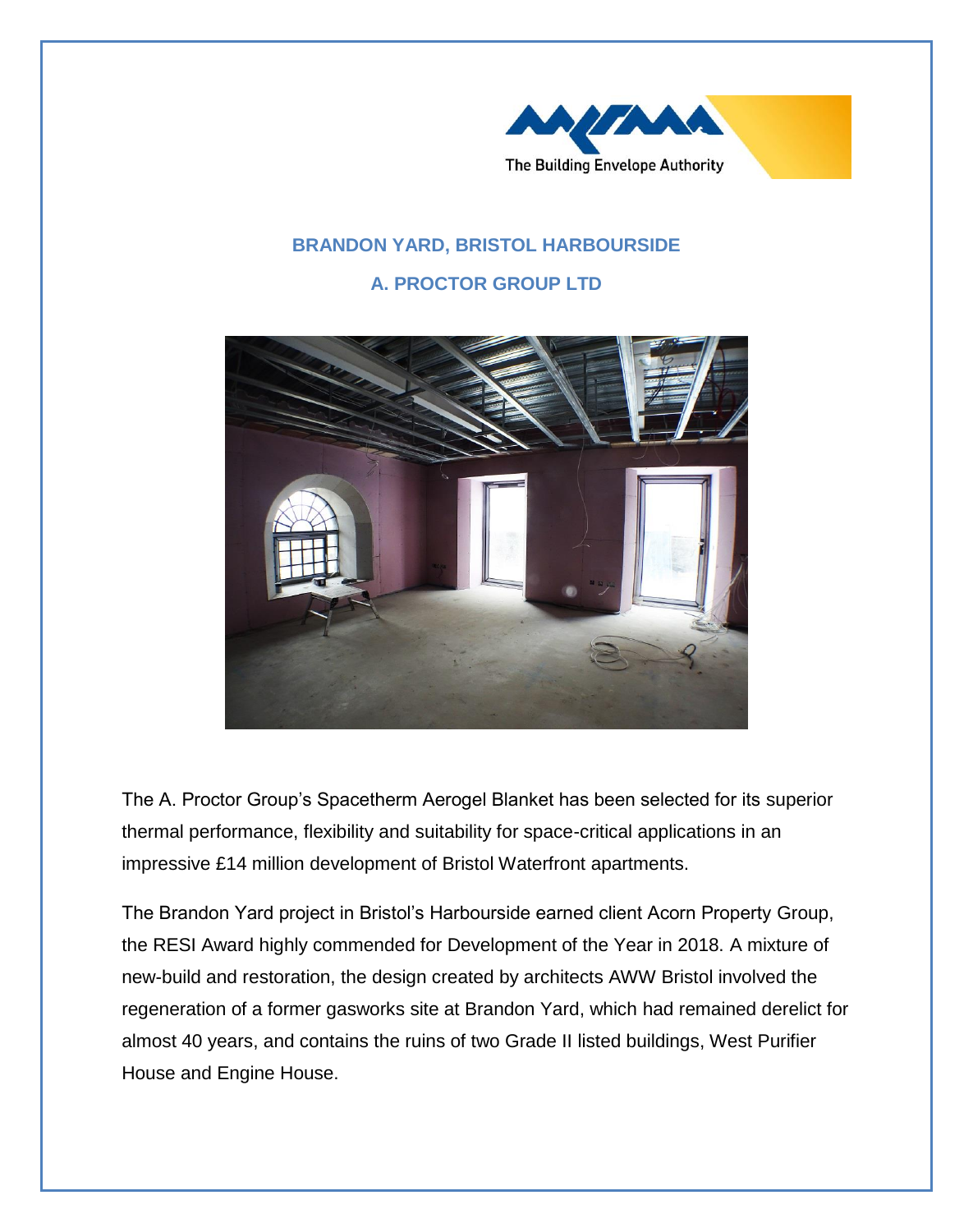A total of 58, one, two- and three-bedroom apartments will be created, consisting of a new five-storey apartment block designed in keeping with the historic surroundings, with West Purifier House renovated into a three-storey apartment block, and Engine House converted into two duplex units.

Grégoire Capron, Project Lead at AWW explains: "The solid wall construction of the two Grade II listed buildings meant that space for internal insulation was limited. We chose to use Spacetherm Aerogel Blanket from the A. Proctor Group, a high-performance insulation blanket, capable of achieving extremely low U-values, whilst providing us with the flexibility required to work around doors, window reveals, and walls with minimum loss of space."



Spacetherm Aerogel combines a silica aerogel with a fibre matrix and is suitable for a wide range of applications where thermal performance is crucial. With a thermal conductivity of 0.015 W/mK, Spacetherm Aerogel's performance credentials qualify it as one of the best insulation materials available worldwide.

Engineered for unsurpassed thermal performance in space-critical applications, Spacetherm offers low thermal conductivity, and compression strength, plus breathability allied to hydrophobic characteristics.